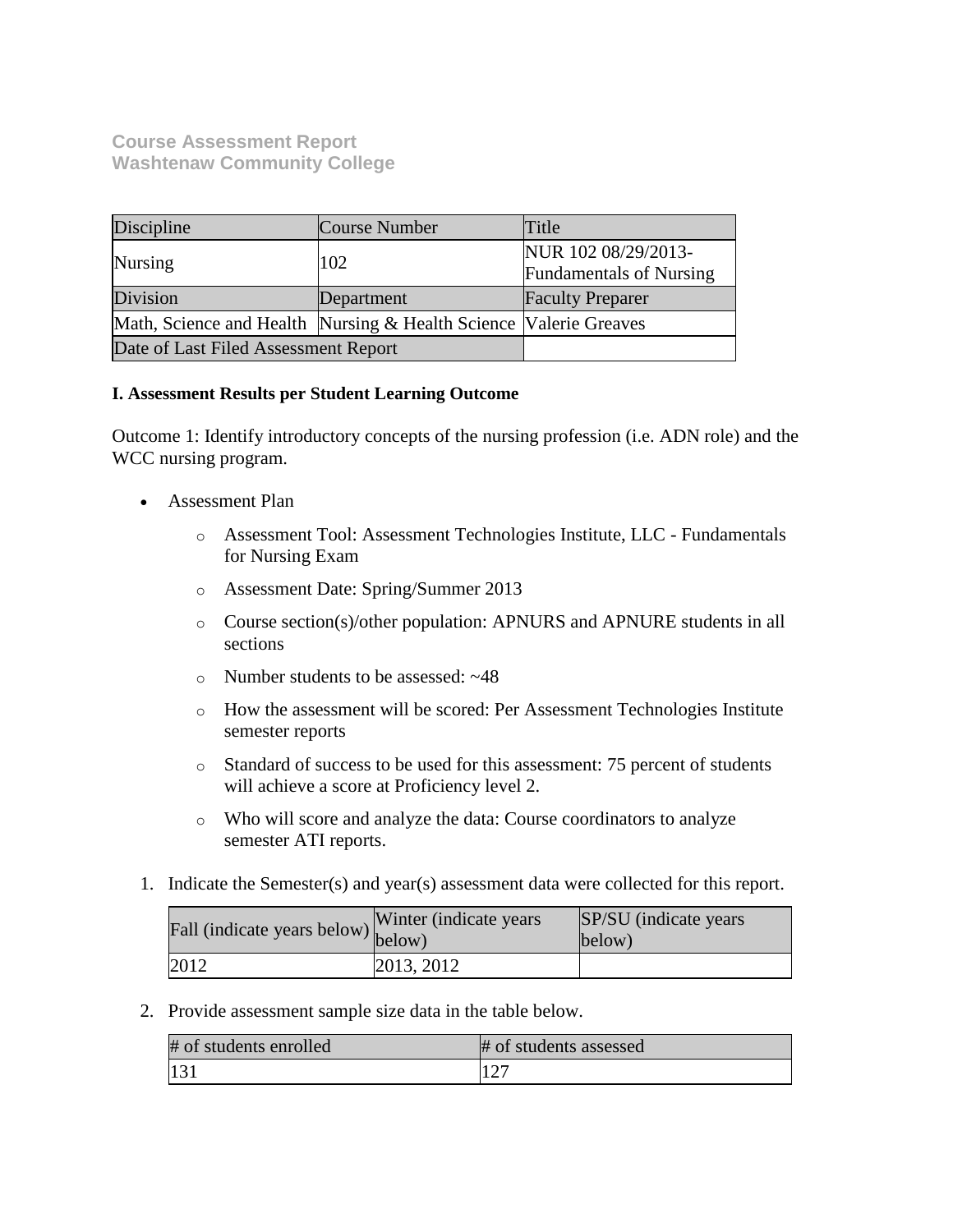3. If the number of students assessed differs from the number of students enrolled, please explain why all enrolled students were not assessed, e.g. absence, withdrawal, or did not complete activity.

Four of the enrolled students withdrew from the course.

4. Describe how students from all populations (day students on campus, DL, MM, evening, extension center sites, etc.) were included in the assessment based on your selection criteria.

This course was offered mixed mode, during the daytime, at the Ann Arbor main campus.

5. Describe the process used to assess this outcome. Include a brief description of this tool and how it was scored.

The ATI, American Testing Institute, LLC, was utilized to assess the students' knowledge of the Fundamentals of Nursing, as the exam questions are very similar to the NCLEX Exam questions which they will take after completion of their program, for their state certification. Their exams were scored from a "below Level  $(1)$  - Level  $(3)$ ". Below Level 1 = below minimum expectations and may be indicative of significant risk. Level 1= met the absolute minimum expectations for performance in this content area. Level 2=exceeded minimum expectations for performance in this content area. Level 3= exceeded most expectations for performance in this content area.

6. Briefly describe assessment results based on data collected for this outcome and tool during the course assessment. Discuss the extent to which students achieved this learning outcome and indicate whether the standard of success was met for this outcome and tool.

Met Standard of Success: No

Outcome #1: Winter 2012 -58% met Proficiency Level 2. Fall 2012 - 66% met Proficiency level 2. Winter 2013 -41% met Proficiency Level 2.

7. Based on your interpretation of the assessment results, describe the areas of strength in student achievement of this learning outcome.

Areas of content under Outcome #1 in which students scored particularly well were: continuity of care (average of 100% for all three cohorts), and confidentiality/information security (average of 80.2% for all three cohorts).

8. Based on your analysis of student performance, discuss the areas in which student achievement of this learning outcome could be improved. If student met standard of success, you may wish to identify your plans for continuous improvement.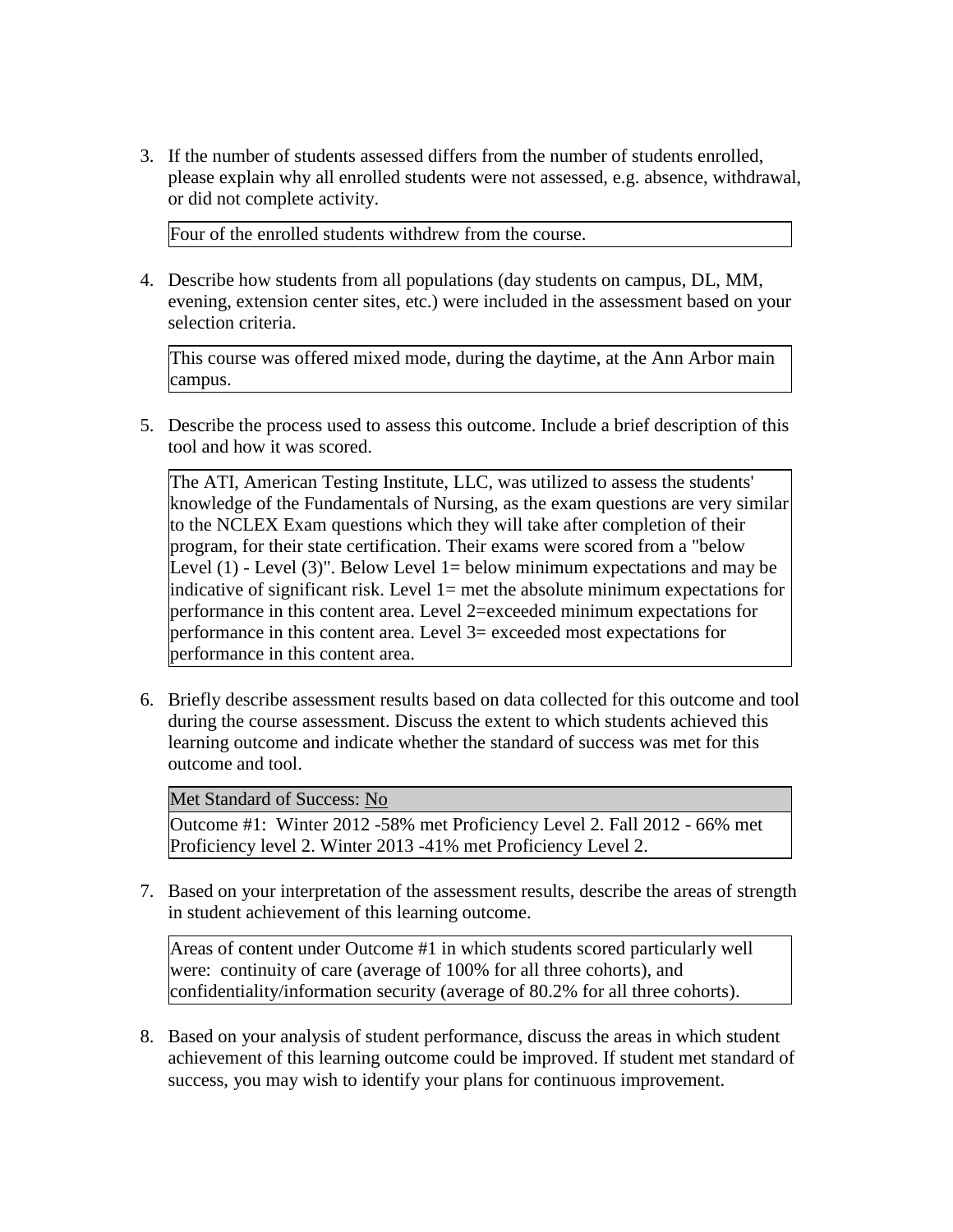Areas of content under Outcome #1 in which students scored the lowest were: advocacy (average of 52.7% for all three cohorts), and legal rights and responsibilities (average of 56.6% for all three cohorts).

Outcome 2: Identify principles for providing a safe and effective care environment.

- Assessment Plan
	- o Assessment Tool: Assessment Technologies Institute, LLC Fundamentals for Nursing Exam
	- o Assessment Date: Spring/Summer 2013
	- o Course section(s)/other population: All APNURS & APNURE students in all sections
	- o Number students to be assessed: ~48
	- $\circ$  How the assessment will be scored: Per Assessment Technologies Institute semester reports
	- o Standard of success to be used for this assessment: 75 percent of students will achieve a score at Proficiency level 2.
	- o Who will score and analyze the data: Course coordinators will analyze semester ATI reports.
- 1. Indicate the Semester(s) and year(s) assessment data were collected for this report.

| Fall (indicate years below) below) | Winter (indicate years) | SP/SU (indicate years)<br>below) |
|------------------------------------|-------------------------|----------------------------------|
| 2012                               | 2013, 2012              |                                  |

2. Provide assessment sample size data in the table below.

| # of students enrolled | # of students assessed |
|------------------------|------------------------|
| $ 13\rangle$           |                        |

3. If the number of students assessed differs from the number of students enrolled, please explain why all enrolled students were not assessed, e.g. absence, withdrawal, or did not complete activity.

Four of the enrolled students withdrew from the course.

4. Describe how students from all populations (day students on campus, DL, MM, evening, extension center sites, etc.) were included in the assessment based on your selection criteria.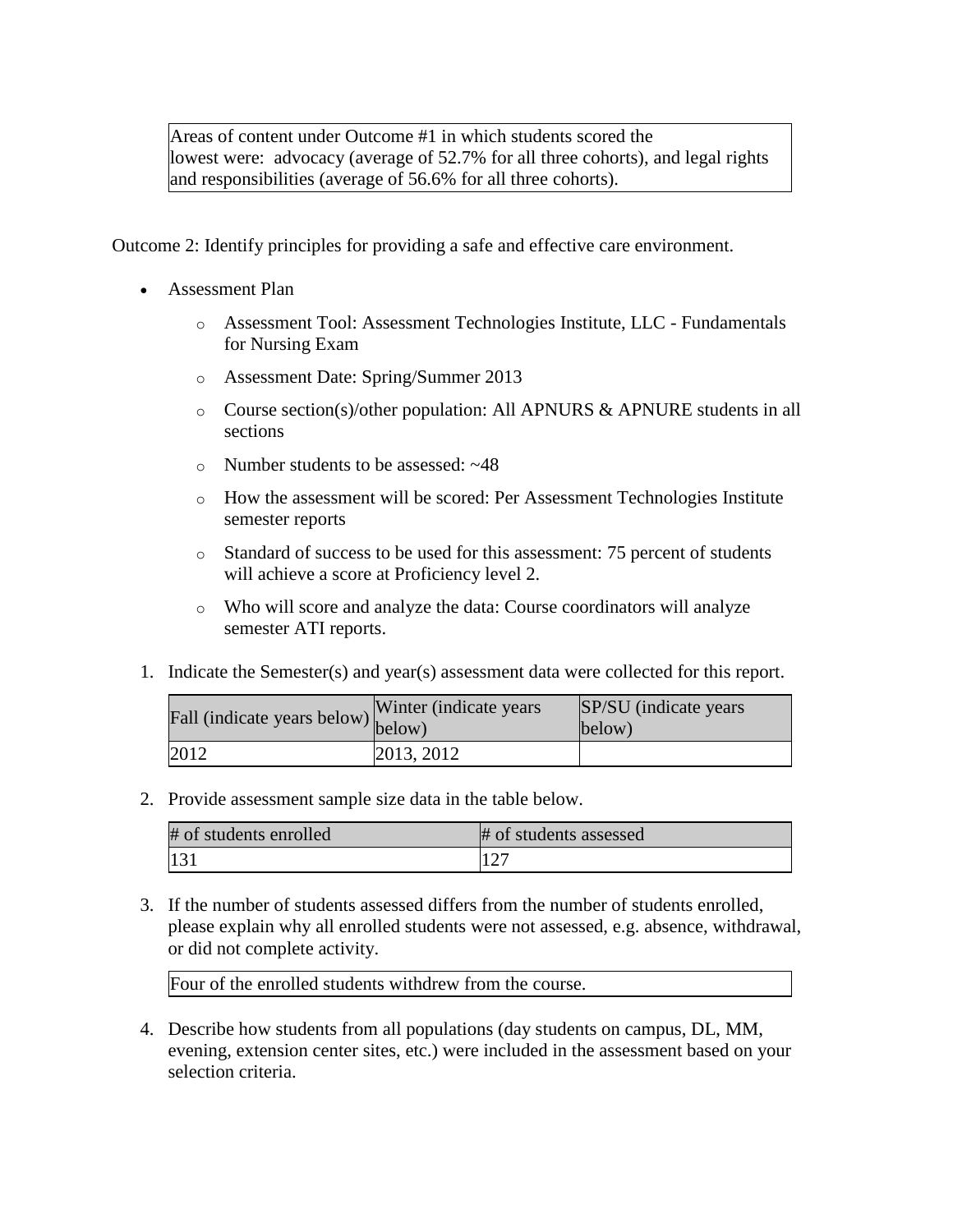This course was offered mixed mode, during the daytime, at the Ann Arbor campus.

5. Describe the process used to assess this outcome. Include a brief description of this tool and how it was scored.

The ATI, American Testing Institute, LLC, was utilized to assess the students knowledge of Fundamentals of Nursing, as the exam questions are very similar to the NCLEX Exam questions which they will take after completion of their program, for their state certification. Their exams were scored from a "below Level  $(1)$  - Level  $(3)$ ". Below Level 1 = below minimum expectations and may be indicative of significant risk. Level 1= met the absolute minimum expectations for performance in this content area. Level  $2$ = exceeded minimum expectations for performance in this content area. Level 3= exceeded most expectations for performance in this content area.

6. Briefly describe assessment results based on data collected for this outcome and tool during the course assessment. Discuss the extent to which students achieved this learning outcome and indicate whether the standard of success was met for this outcome and tool.

Met Standard of Success: No

Outcome #2: Winter 2012 -58% met Proficiency Level 2. Fall 2012 - 66% met proficiency Level 2. Winter 2013 - 41% met Proficiency Level 2.

7. Based on your interpretation of the assessment results, describe the areas of strength in student achievement of this learning outcome.

Areas of content under Outcome #2 in which students scored the highest were: use of restraints/safety devices (average of 89.4% for all three cohorts), and ergonomic principles (75% for all three cohorts).

8. Based on your analysis of student performance, discuss the areas in which student achievement of this learning outcome could be improved. If student met standard of success, you may wish to identify your plans for continuous improvement.

Areas of content under Outcome #2 in which students scored the lowest were: reporting of incident/event/irregular occurrence/variance (average of 26.6% for all three cohorts) and standard precautions/transmission-based precautions/surgical asepsis (average of 58.8% for all three cohorts).

Outcome 3: Identify principles of health promotion.

- Assessment Plan
	- o Assessment Tool: Assessment Technologies Institute, LLC Fundamentals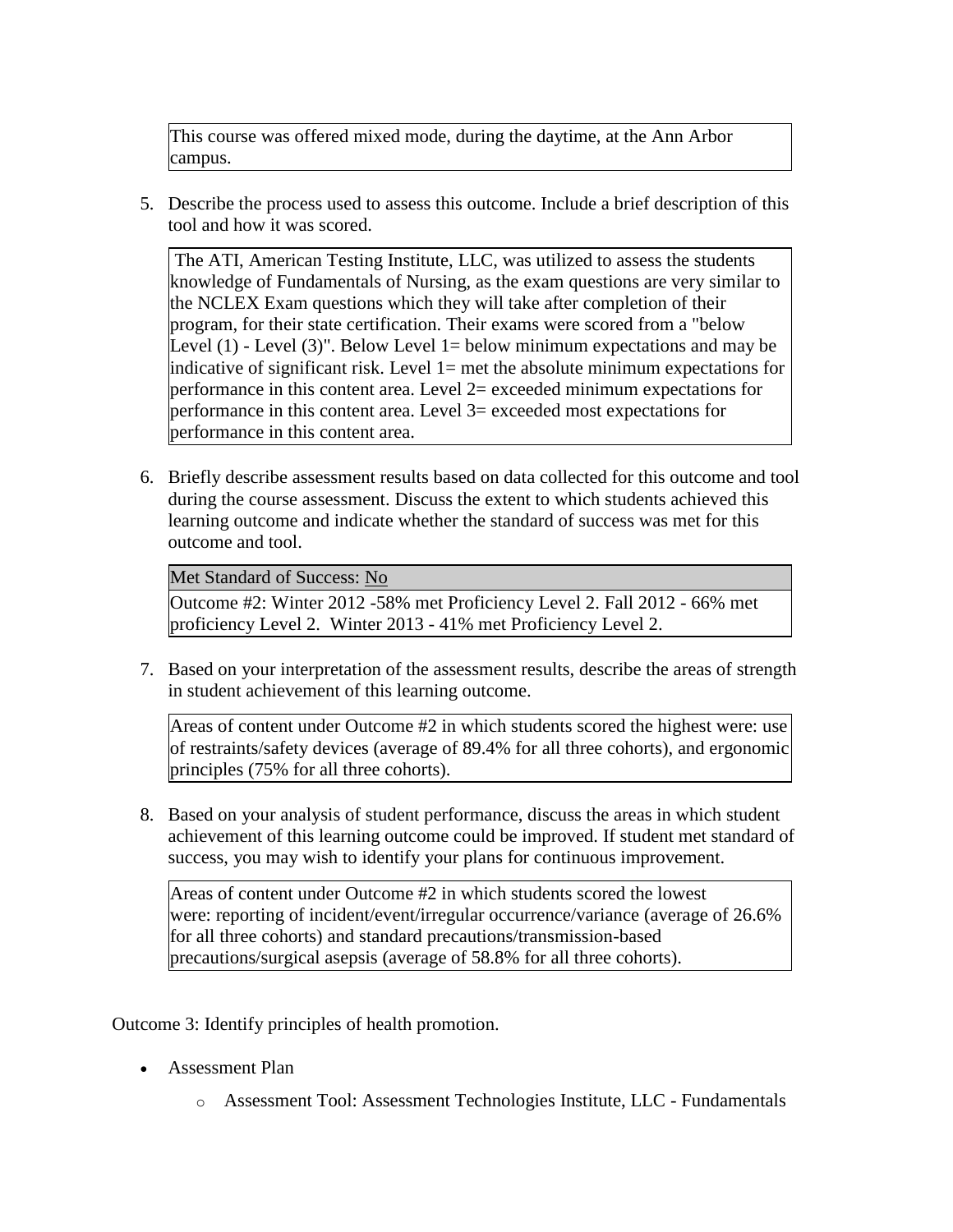for Nursing Exam

- o Assessment Date: Spring/Summer 2013
- o Course section(s)/other population: All APNURS and APNURE students in all sections
- o Number students to be assessed: ~48
- $\circ$  How the assessment will be scored: Per Assessment Technologies Institute semester reports
- o Standard of success to be used for this assessment: 75% of students will achieve a score at Proficiency Level 2.
- o Who will score and analyze the data: Course Coordinators will analyze semester ATI reports.
- 1. Indicate the Semester(s) and year(s) assessment data were collected for this report.

| Fall (indicate years below) $\begin{bmatrix} \text{w}\text{m} \\ \text{below} \end{bmatrix}$ | Winter (indicate years) | SP/SU (indicate years)<br>below) |
|----------------------------------------------------------------------------------------------|-------------------------|----------------------------------|
| 2012                                                                                         | 2013, 2012              |                                  |

2. Provide assessment sample size data in the table below.

| # of students enrolled | # of students assessed |
|------------------------|------------------------|
| 131                    |                        |

3. If the number of students assessed differs from the number of students enrolled, please explain why all enrolled students were not assessed, e.g. absence, withdrawal, or did not complete activity.

Four of the enrolled students withdrew from the course.

4. Describe how students from all populations (day students on campus, DL, MM, evening, extension center sites, etc.) were included in the assessment based on your selection criteria.

This course was offered mixed mode, during the daytime, at the Ann Arbor main campus.

5. Describe the process used to assess this outcome. Include a brief description of this tool and how it was scored.

The ATI, American Testing Institute, LLC, was utilized to assess the students' knowledge of Fundamentals of Nursing, as the exam questions are very similar to the NCLEX Exam questions which they will take after completion of their program, for their state certification. Their exams were scored from a "below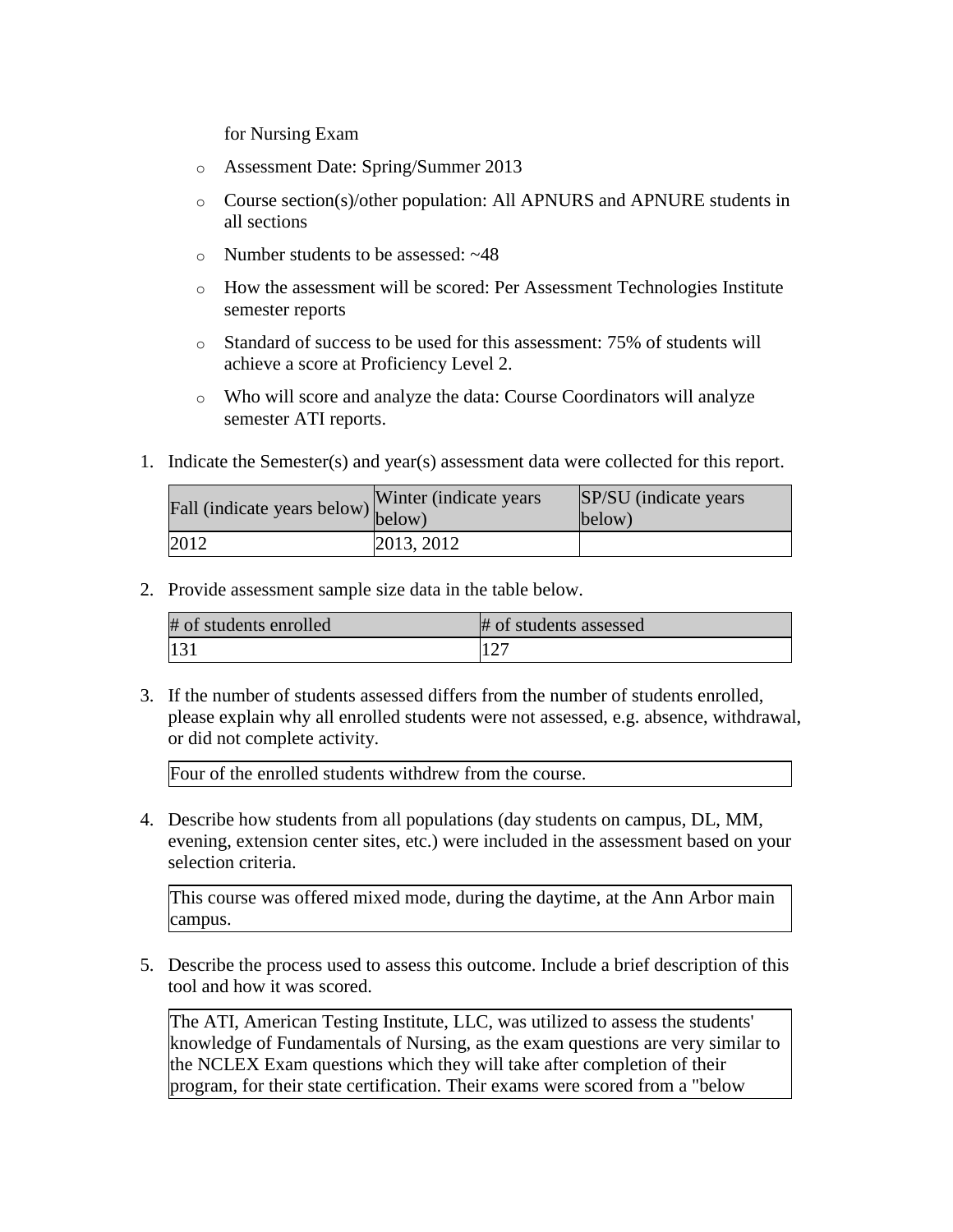Level  $(1)$  - Level  $(3)$ ". Below Level 1 = below minimum expectations and may be indicative of significant risk. Level  $1 =$  met the absolute minimum expectations for performance in this content area. Level  $2 =$  exceeded minimum expectations for performance in this content area. Level  $3 =$  exceeded most expectations for performance in this content area.

6. Briefly describe assessment results based on data collected for this outcome and tool during the course assessment. Discuss the extent to which students achieved this learning outcome and indicate whether the standard of success was met for this outcome and tool.

Met Standard of Success: No

Outcome #3: Winter 2012 - 58% met Proficiency Level 2. Fall 2012 -66% met Proficiency Level 2. Winter 2013- 41% met Proficiency Level 2.

7. Based on your interpretation of the assessment results, describe the areas of strength in student achievement of this learning outcome.

Areas of content under Outcome #3, in which students scored the highest were: health screening (average of 93.6% for all three cohorts), and principles of teaching/learning (average of 83.1% for all three cohorts).

8. Based on your analysis of student performance, discuss the areas in which student achievement of this learning outcome could be improved. If student met standard of success, you may wish to identify your plans for continuous improvement.

Areas of content under Outcome #3, in which students scored the lowest were: health promotion/disease prevention (average of 11.6% for all three cohorts), and the aging process (average of 47.2% for all three cohorts).

Outcome 4: Identify principles for maintaining client psychosocial integrity.

- Assessment Plan
	- o Assessment Tool: Assessment Technologies Institute, LLC Fundamentals for Nursing Exam
	- o Assessment Date: Spring/Summer 2013
	- o Course section(s)/other population: All APNURS and APNURE students in all sections.
	- o Number students to be assessed: ~48
	- o How the assessment will be scored: Per Assessment Technologies Institute semester reports.
	- o Standard of success to be used for this assessment: 75% of students will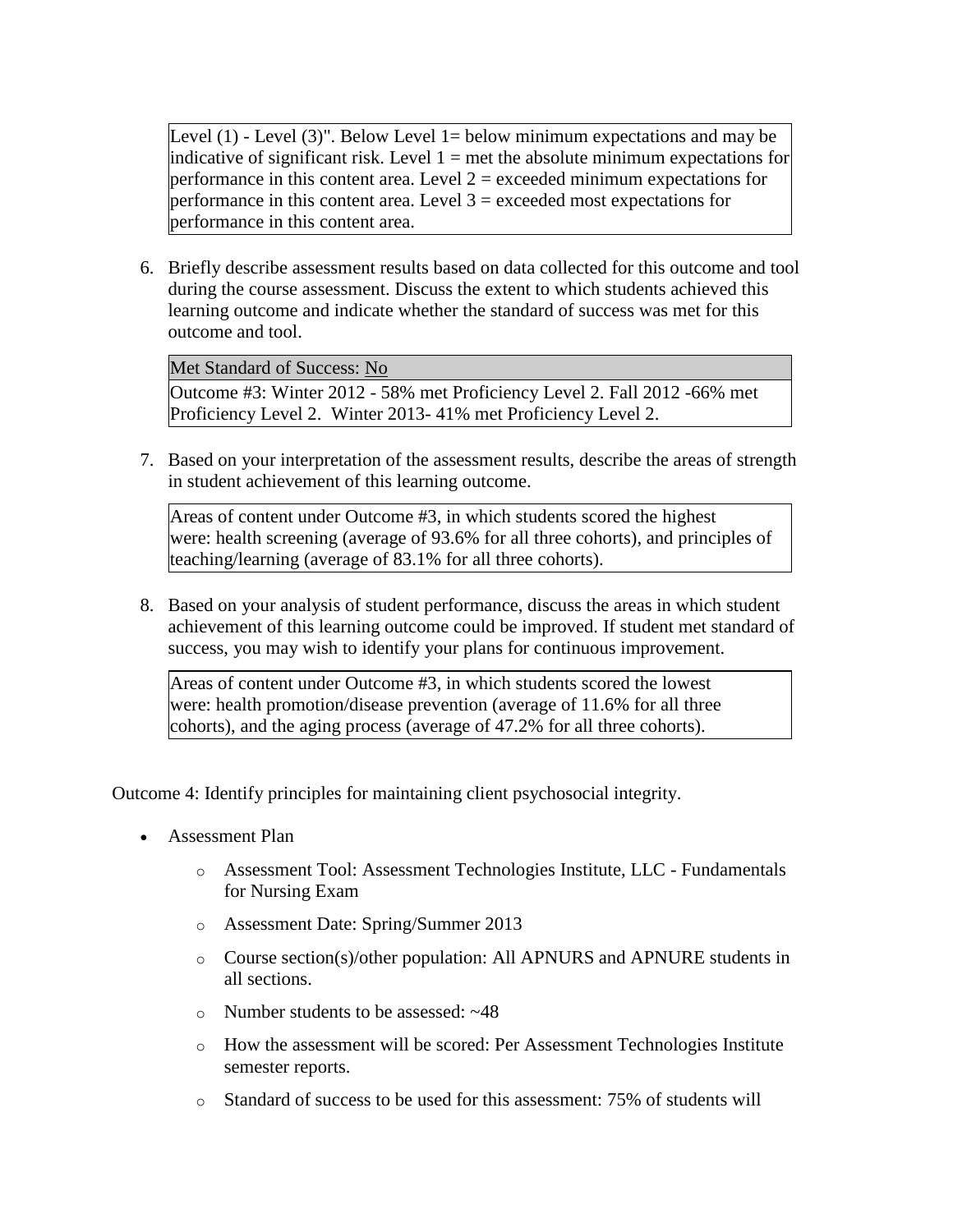achieve a score at Proficiency level 2.

- o Who will score and analyze the data: Course Coordinators will analyze the semester ATI reports.
- 1. Indicate the Semester(s) and year(s) assessment data were collected for this report.

| rall (indicate years below) below) | Winter (indicate years) | SP/SU (indicate years)<br>below) |
|------------------------------------|-------------------------|----------------------------------|
| 2012                               | 2013, 2012              |                                  |

2. Provide assessment sample size data in the table below.

| # of students enrolled | # of students assessed |
|------------------------|------------------------|
|                        | 127                    |

3. If the number of students assessed differs from the number of students enrolled, please explain why all enrolled students were not assessed, e.g. absence, withdrawal, or did not complete activity.

Four enrolled students withdrew from the course.

4. Describe how students from all populations (day students on campus, DL, MM, evening, extension center sites, etc.) were included in the assessment based on your selection criteria.

This course was offered as a mixed mode course, during the daytime, at the Ann Arbor main campus.

5. Describe the process used to assess this outcome. Include a brief description of this tool and how it was scored.

The ATI, American Testing Institute, LLC, was utilized to assess the students knowledge of the Fundamentals of Nursing, as the exam questions are very similar to the NCLEX Exam questions which they will take after completion of their program, for their state certification. Their exams were scored from a "below Level  $(1)$  - Level  $(3)$ ". Below Level  $1 =$  below minimum expectations and may be indicative of significant risk. Level  $1 =$  met the absolute minimum expectations for performance in this content area. Level  $2 =$  exceeded minimum expectations for performance in this content area. Level  $3$  = exceeded most expectations for performance in this content area.

6. Briefly describe assessment results based on data collected for this outcome and tool during the course assessment. Discuss the extent to which students achieved this learning outcome and indicate whether the standard of success was met for this outcome and tool.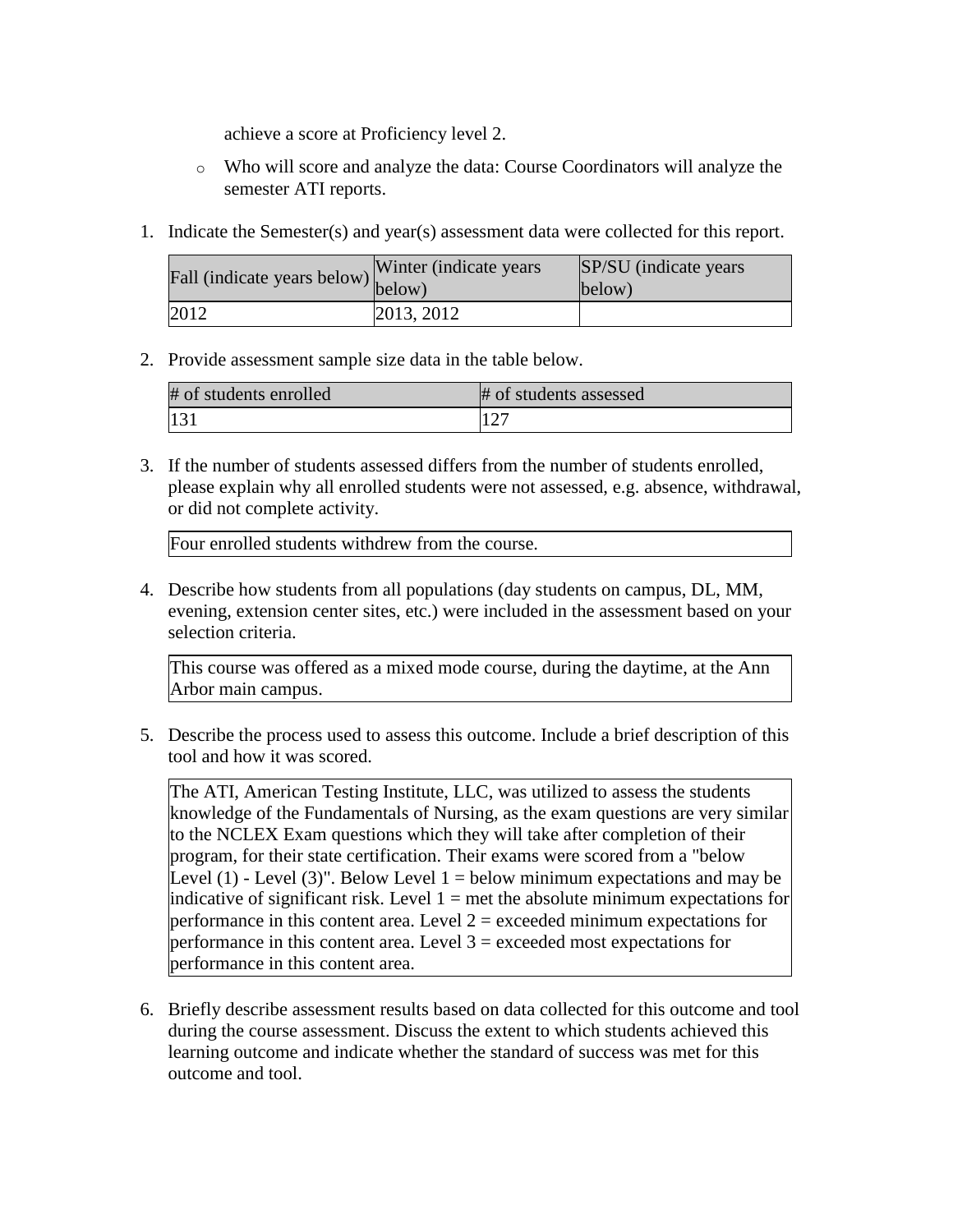Met Standard of Success: No

Outcome #4: Winter 2012 - 58% met Proficiency level 2. Fall 2012 - 66% met Proficiency Level 2. Winter 2013- 41% met proficiency Level 2.

7. Based on your interpretation of the assessment results, describe the areas of strength in student achievement of this learning outcome.

Area of content under Outcome #4 in which students scored the highest was: end of life (average of 79.4% for all three cohorts).

8. Based on your analysis of student performance, discuss the areas in which student achievement of this learning outcome could be improved. If student met standard of success, you may wish to identify your plans for continuous improvement.

Area of content under Outcome #4 in which students scored the lowest was: therapeutic communication (average of 46.9% for all three cohorts).

Outcome 5: Identify principles for promoting client physiological integrity.

- Assessment Plan
	- o Assessment Tool: Assessment Technologies Institute, LLC Fundamentals for Nursing Exam
	- o Assessment Date: Spring/Summer 2013
	- o Course section(s)/other population: All APNURS and APNURE students in all sections
	- o Number students to be assessed: ~48
	- $\circ$  How the assessment will be scored: Per Assessment Technologies Institute semester reports
	- o Standard of success to be used for this assessment: 75% of students will achieve a score at Proficiency level 2.
	- o Who will score and analyze the data: Course Coordinators will analyze semester ATI reports.
- 1. Indicate the Semester(s) and year(s) assessment data were collected for this report.

| riall (indicate years below) below) | Winter (indicate years) | <b>SP/SU</b> (indicate years)<br>below) |
|-------------------------------------|-------------------------|-----------------------------------------|
| 2012                                | 2013, 2012              |                                         |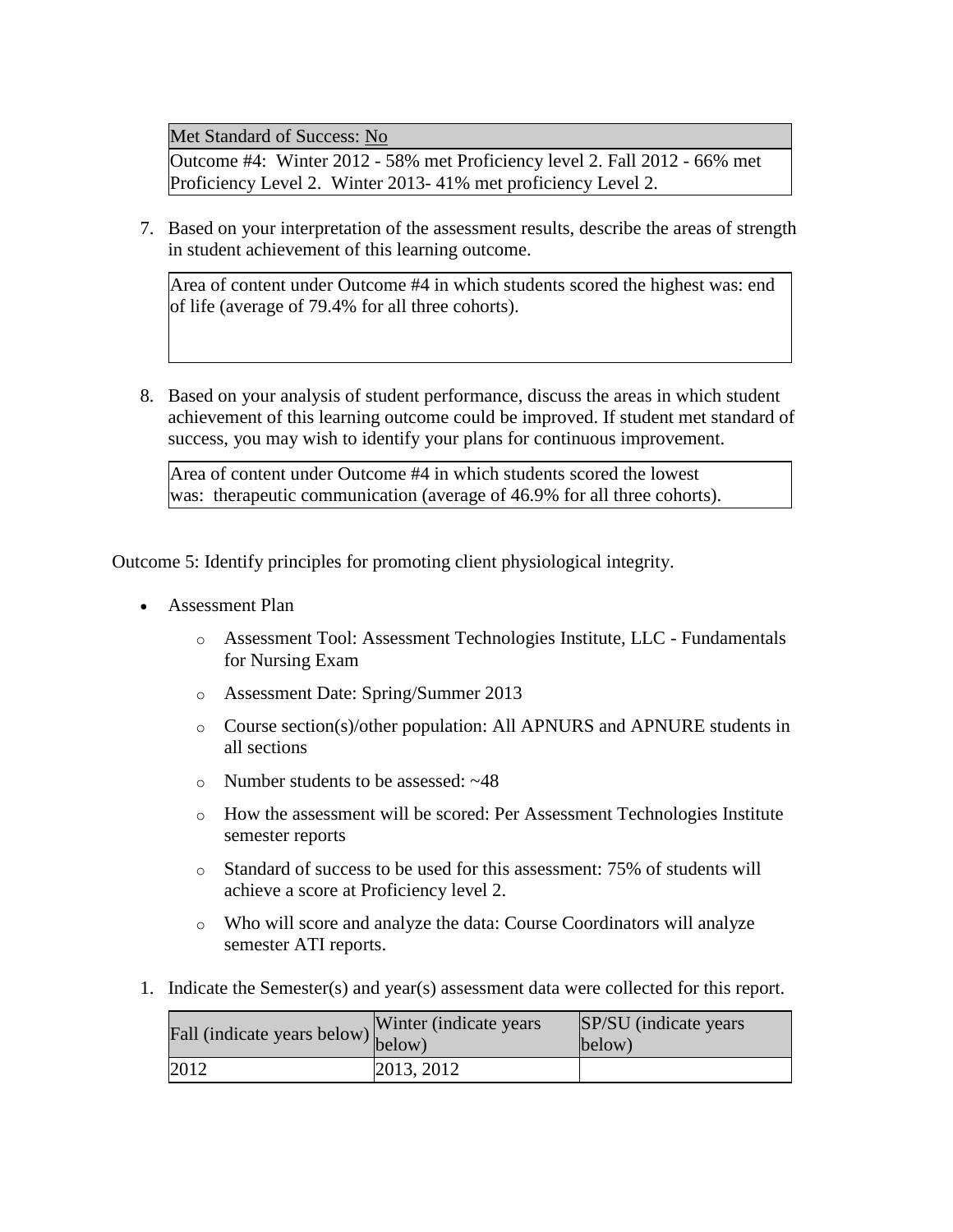2. Provide assessment sample size data in the table below.

| # of students enrolled | # of students assessed |
|------------------------|------------------------|
| 13                     |                        |

3. If the number of students assessed differs from the number of students enrolled, please explain why all enrolled students were not assessed, e.g. absence, withdrawal, or did not complete activity.

Four enrolled students withdrew from the course.

4. Describe how students from all populations (day students on campus, DL, MM, evening, extension center sites, etc.) were included in the assessment based on your selection criteria.

This course was offered mixed mode during the daytime, at the Ann Arbor main campus.

5. Describe the process used to assess this outcome. Include a brief description of this tool and how it was scored.

The ATI, American Testing Institute, LLC, was utilized to assess the students knowledge of the Fundamentals of Nursing, as the exam questions are very similar to the NCLEX Exam questions which they will take after completion of their program, for their state certification. Their exams were scored from a "below Level  $(1)$  - Level  $(3)$ ". Below Level 1 = below minimum expectations and may be indicative of significant risk. Level  $1 =$  met the absolute minimum expectations for performance in this content area. Level  $2 =$  exceeded minimum expectations for performance in this content area. Level  $3 =$  exceeded most expectations for performance in this content area.

6. Briefly describe assessment results based on data collected for this outcome and tool during the course assessment. Discuss the extent to which students achieved this learning outcome and indicate whether the standard of success was met for this outcome and tool.

Met Standard of Success: No

Outcome #5: Winter 2012 -58% met Proficiency Level 2. Fall 2012- 66% met Proficiency Level 2. Winter 2013 - 41% met Proficiency level 2.

7. Based on your interpretation of the assessment results, describe the areas of strength in student achievement of this learning outcome.

Area of content under Outcome #5 had only one question on the ATI Exam - it pertained to alterations in body systems. The average number of students answering this correctly was 47.4% for all three cohorts.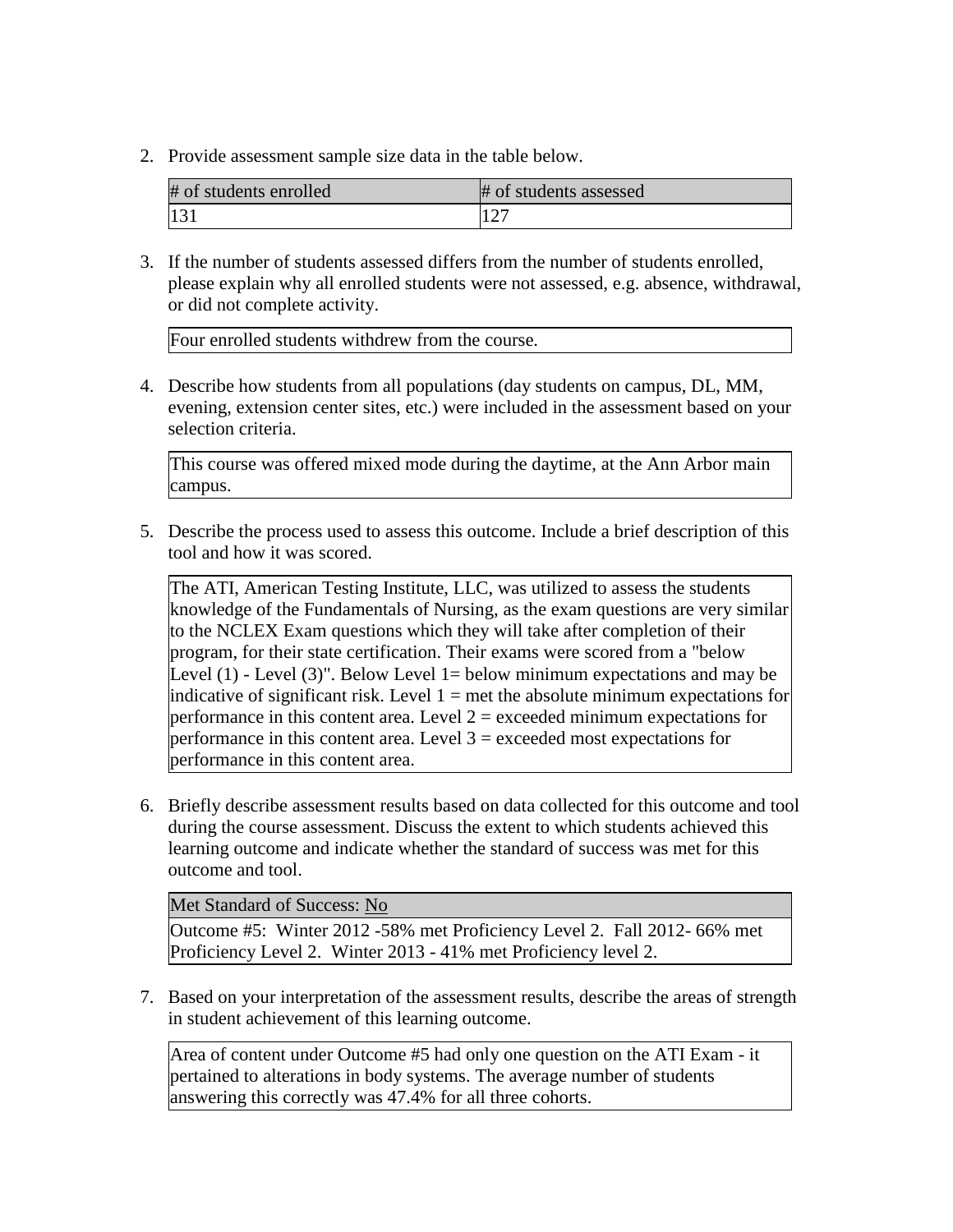8. Based on your analysis of student performance, discuss the areas in which student achievement of this learning outcome could be improved. If student met standard of success, you may wish to identify your plans for continuous improvement.

Area of content under Outcome #5 had only one question on the ATI Exam - it pertained to alterations in body systems. The average number of students answering this correctly was 47.4% for all three cohorts.

## **II. Course Summary and Action Plans Based on Assessment Results**

1. Describe your overall impression of how this course is meeting the needs of students. Did the assessment process bring to light anything about student achievement of learning outcomes that surprised you?

The overall percentage of students in the three cohorts, that met the Level 2 Proficiency on the ATI Exam, was 55.5% - our benchmark was set at 75% of the students to achieve Level 2 Proficiency. Our students were off from the benchmark by 19.95, which demonstrates that there is definitely room for improvement.

The surprising factor for me was how well the students did in some areas of content, compared to how poorly they did in other areas of content, and the scores were fairly consistent amongst the three cohorts. I believe that the areas of content that students consistently scored low on, need to be looked at in relation to the amount of teaching, activities and lab time spent on these areas.

2. Describe when and how this information, including the action plan, was or will be shared with Departmental Faculty.

This information as well as the action plan will be shared with Department Faculty at a regularly scheduled Faculty Meeting.

3.

Intended Change(s)

| <b>Intended Change</b> | Description of the<br>change                                                                                                                      | Rationale                                                                                                                                                        | Implementation<br>Date |
|------------------------|---------------------------------------------------------------------------------------------------------------------------------------------------|------------------------------------------------------------------------------------------------------------------------------------------------------------------|------------------------|
| Course<br>Assignments  | 1. Since<br>therapeutic<br><i>communication</i> is<br>such an essential<br>part of the<br>professional nurses<br>role, I will be<br>adding an on- | 1. A face to face<br>meeting would allow<br>the students' time to<br>actually practice their<br>therapeutic<br>communication skills,<br>utilizing role play with | 2014                   |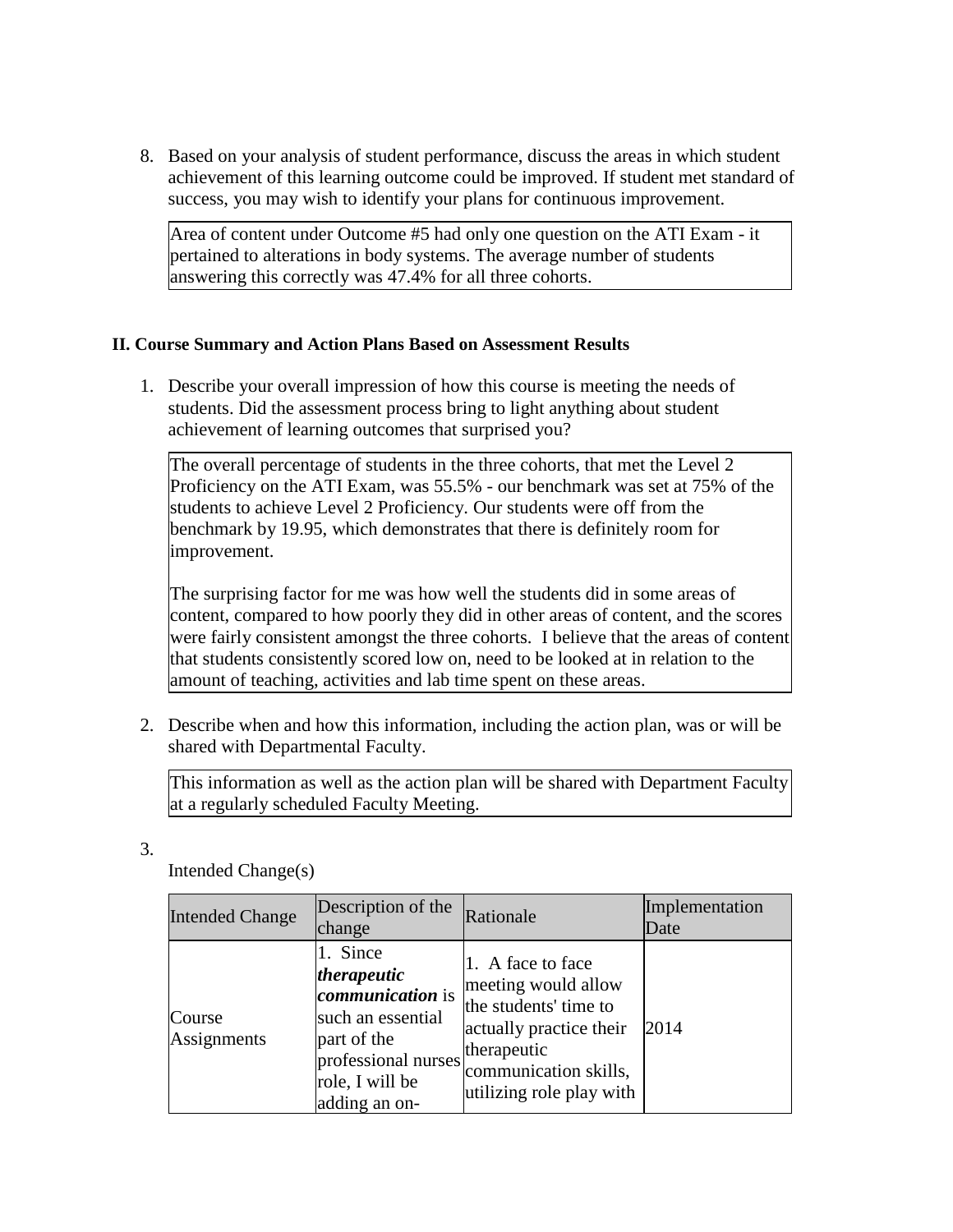| ground day to my     | their peers.                                |  |
|----------------------|---------------------------------------------|--|
| mixed mode           |                                             |  |
| course to spend      | 2. A) The Practice                          |  |
| additional time      | Quizzes assess the                          |  |
| discussing various   | students' knowledge of                      |  |
| therapeutic          | the material covered in                     |  |
| communication        | the Module, as well as                      |  |
|                      | techniques, as well they assist the student |  |
| as allowing some     | in learning as the                          |  |
|                      | time for actual role student must achieve a |  |
| play in the          | score of 78% before                         |  |
| classroom.           | they can move on in                         |  |
|                      | the course, they are                        |  |
| 2. The students      | allowed to take the                         |  |
| scored the lowest    | <b>Module Quizzes</b>                       |  |
| in the area of       | multiple times. Adding                      |  |
| health promotion/    | additional questions to                     |  |
|                      | disease prevention the Practice Quizzes     |  |
| so I would like to   | would cover the                             |  |
| add two items to     | material more                               |  |
| Modules $6 & 7$ in   | completely, and allow                       |  |
| order to address     | the students more                           |  |
| this weakness.       | exposure to test                            |  |
|                      | questions related to the                    |  |
| A) I will review     | area of health                              |  |
| the Practice         | promotion/disease                           |  |
| Quizzes for          | prevention.                                 |  |
| Module $6 & 7$ , and |                                             |  |
| add additional quiz  | B) A "Drop $\&$                             |  |
| questions related    | Drag" activity on my                        |  |
| to health            | on-line site in regards                     |  |
| promotion/disease    | to immunizations and                        |  |
| prevention, as       | vaccinations will allow                     |  |
| needed.              | the students to have a                      |  |
|                      | fun way to learn the                        |  |
| B) I will add a      | required immunizations                      |  |
| "Drop & Drag"        | and vaccinations that                       |  |
| activity to my on-   | are required for various                    |  |
|                      | line site, in regards patient populations.  |  |
| to the various       |                                             |  |
| immunizations and    |                                             |  |
| vaccines and         |                                             |  |
| recommendations      |                                             |  |
| for various          |                                             |  |
| populations.         |                                             |  |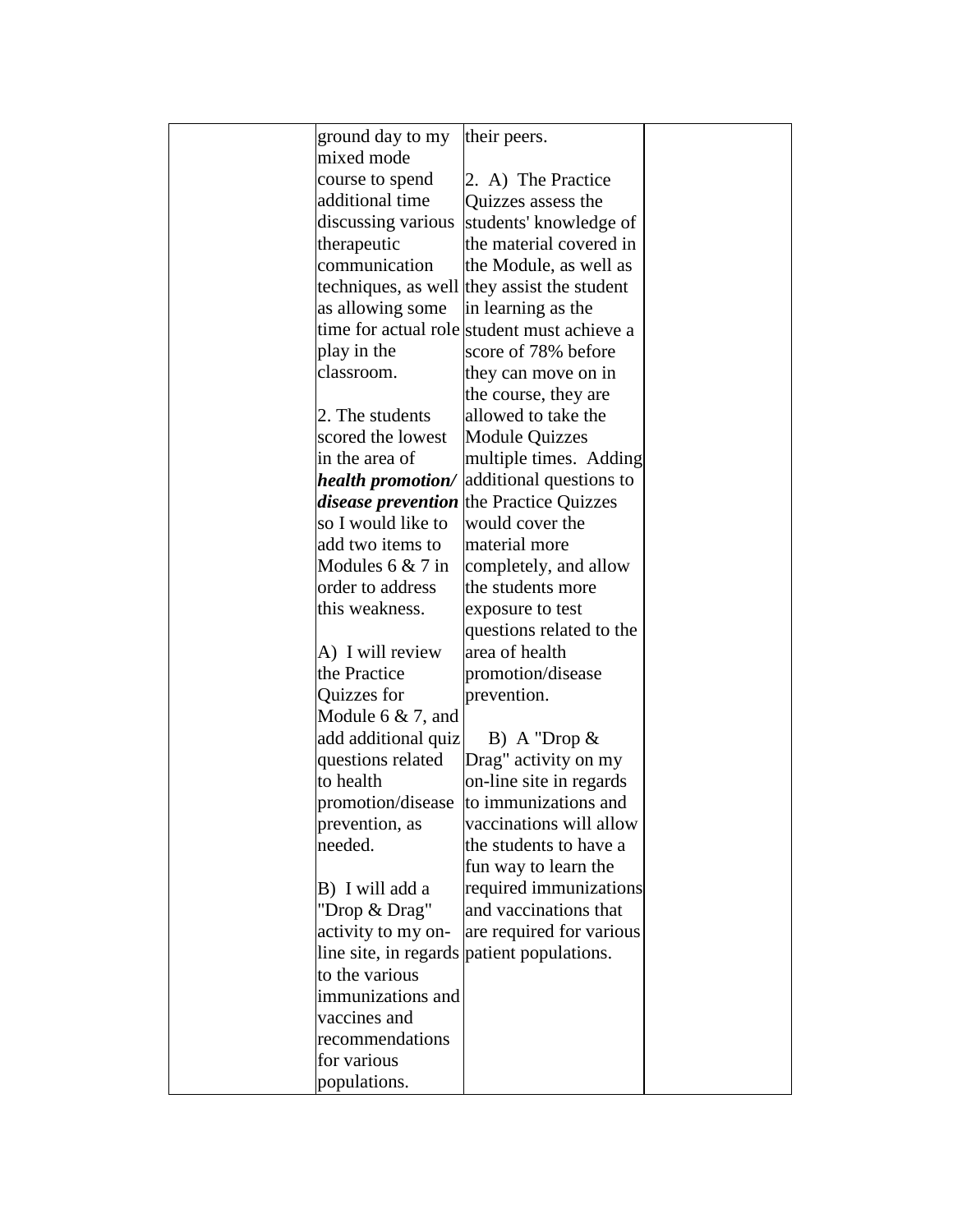4. Is there anything that you would like to mention that was not already captured?

 $\overline{\phantom{0}}$ 

# **III. Attached Files**

 $\blacksquare$ 

| ATI-Fall 2012<br><b>ATI-Winter 2012</b><br>ATI-Winter 2013 |                                          |                           |
|------------------------------------------------------------|------------------------------------------|---------------------------|
| <b>Faculty/Preparer:</b>                                   | Valerie Greaves Date: 12/28/2013         |                           |
| <b>Department Chair:</b>                                   | Dr. Vickie Salter Date: 01/08/2014       |                           |
| Dean:                                                      | Martha Showalter <b>Date:</b> 01/08/2014 |                           |
| <b>Assessment Committee Chair: Michelle Garey</b>          |                                          | <b>Date:</b> $02/16/2014$ |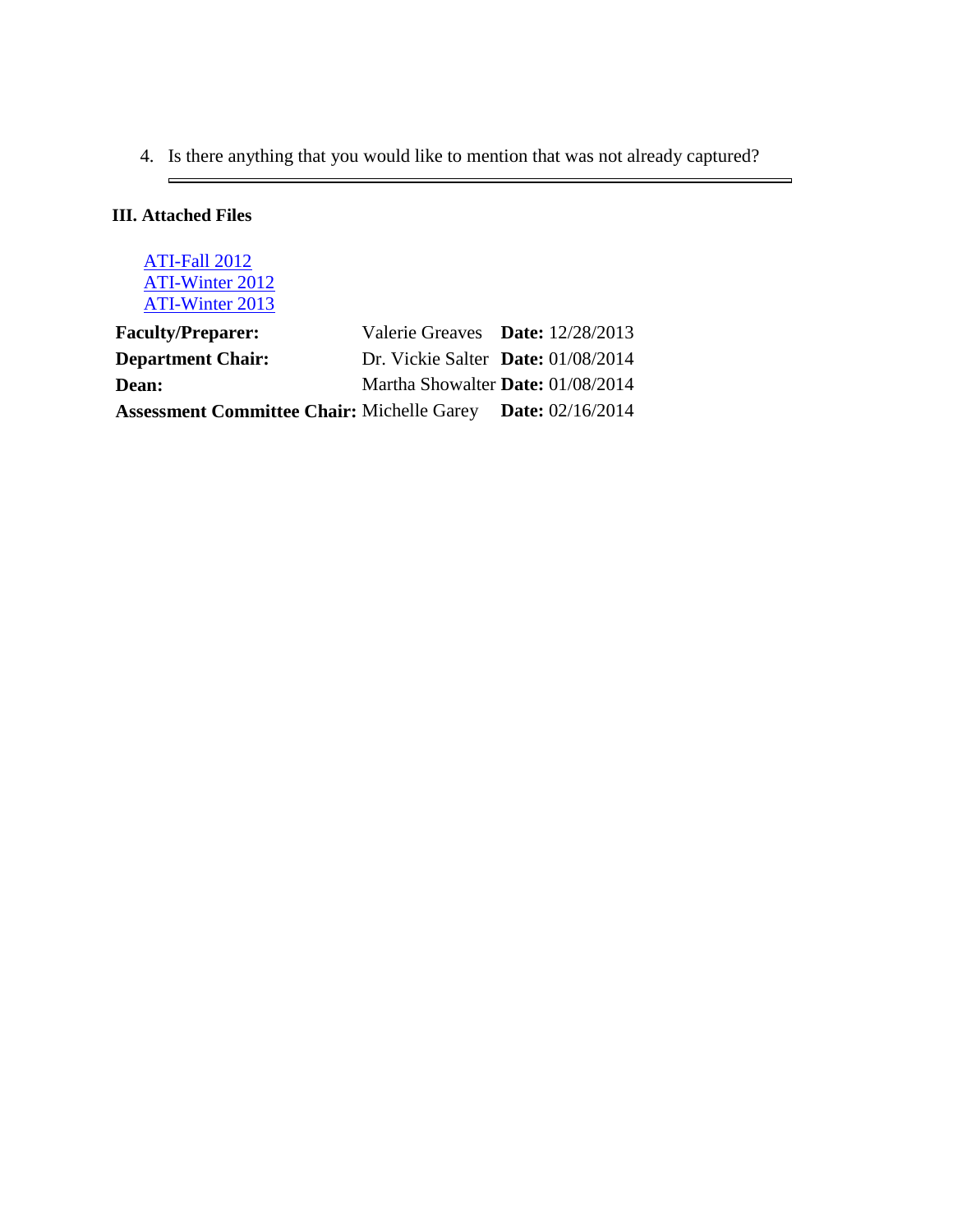### **COURSE ASSESSMENT REPORT**

## **I. Background Information**

1. Course assessed:

Course Discipline Code and Number: NUR 102 Course Title: FUNDAMENTALS OF NURSING Division/Department Codes: HAT/NHSD

- 2. Semester assessment was conducted (check one):
	- $\boxtimes$  Fall 2008
	- $\sqrt{ }$  Winter 20
	- $\Box$  Spring/Summer 20
- 3. Assessment tool(s) used: check all that apply.
	- $\Box$  Portfolio
	- $\overline{\boxtimes}$  Standardized test
	- $\Box$  Other external certification/licensure exam (specify):
	- $\Box$  Survey

Prompt

- Departmental exam
- $\Box$  Capstone experience (specify):
- $\Box$  Other (specify):
- 4. Have these tools been used before?
	- $\Box$  Yes
	- $\boxtimes$  No

If yes, have the tools been altered since its last administration? If so, briefly describe changes made.

- 5. Indicate the number of students assessed/total number of students enrolled in the course. OUTCOMES # 1 & 2 F06, W07, F07 TOTAL =120 OUT OF 170
- 6. Describe how students were selected for the assessment.

ALL STUDENTS IN SEQUENCE

#### II. Results

1. Briefly describe the changes that were implemented in the course as a result of the previous assessment.

THIS IS THE FIRST COURSE ASSESSMENT REPORT.

- 2. List each outcome that was assessed for this report exactly as it is stated on the course master syllabus. 1. IDENTIFY THE PRINCIPLES OF NURSING CARE RELATED TO THE CORE COMPONENTS COMPETENCIES. 2. DETERMINE THE CARE OF PATIENT'S BASIC NEEDS BY APPLYING THE NURSING PROCESS.
- 3. Briefly describe assessment results based on data collected during the course assessment, demonstrating the extent to which students are achieving each of the learning outcomes listed above. Please attach a summary of the data collected. 120 STUDENTS OUT OF 170 OUTCOMES # 1& 2 F06=84% W07= 84% F07= 84.6%
- 4. For each outcome assessed, indicate the standard of success used, and the percentage of students who achieved that level of success. Please attach the rubric/scoring guide used for the assessment.

75% OF ALL STUDENTS SHOULD ACHIEVE A SCORE AT OR ABOVE THE 60<sup>TH</sup> PERCENTILE FOR CONTENT AREAS OF NUR 102 ON THE ATI FUNDAMENTALS OF NURSING EXAM ON THEIR FIRST ATTEMPT. HOWEVER, THAT BENCHMARK CANNOT BE USED SINCE SUBSCALES NEEDED FOR ASSESSMENT DO NOT INDICATE PERCENTILE RANK AND THEREFORE FUTURE ASSESSMENT BENCHMARK MEASURES WILL BE DETERMINED BY NURSING FACULTY.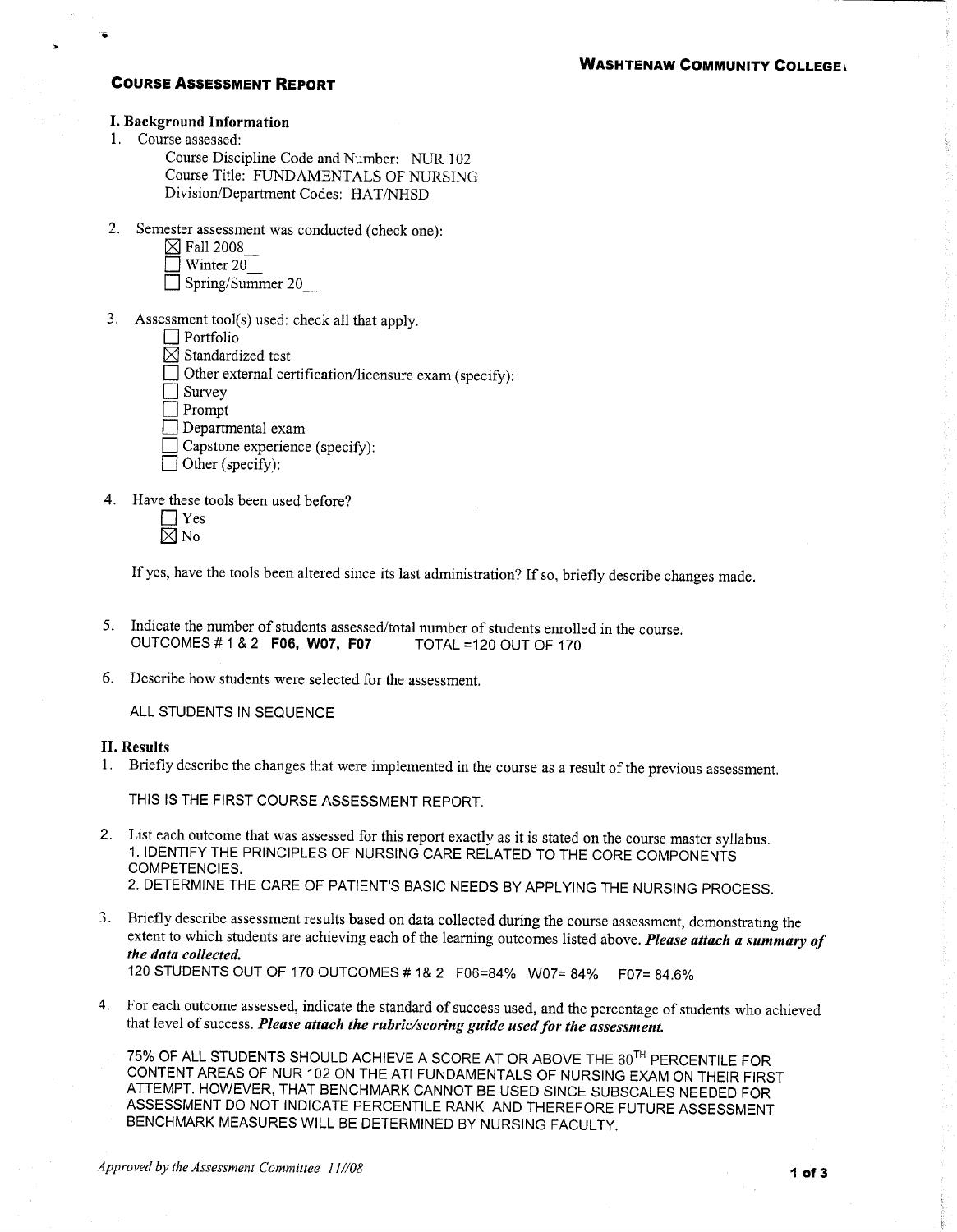### **COURSE ASSESSMENT REPORT**

5. Describe the areas of strength and weakness in students' achievement of the learning outcomes shown in assessment results.

Strengths: BENCHMARK MET AS A PERCENTAGE

Weaknesses: SOME CONTENT AREAS REVEALED LOW SCORES

## III. Changes influenced by assessment results

1. If weaknesses were found (see above) or students did not meet expectations, describe the action that will be taken to address these weaknesses.

STUDENTS DID MEET EXPECTIONS BUT ATI RESULTS SHOWED AREAS OF WEAKNESS THAT COULD BE ADDRESSED

- 2. Identify intended changes that will be instituted based on results of this assessment activity (check all that apply). Please describe changes and give rationale for change.
	- a. <u>Outcomes/Assessments</u> on the Master Syllabus Change/rationale:
	- b. Objectives/Evaluation on the Master Syllabus Change/rationale:
	- c.  $\Box$  Course pre-requisites on the Master Syllabus Change/rationale:
	- d.  $\Box$  1<sup>st</sup> Day Handouts Change/rationale:
	- $e.$  Course assignments Change/rationale:
	- f.  $\boxtimes$  Course materials (check all that apply)
		- $\Box$  Textbook
		- $\Box$  Handouts
		- $\boxtimes$  Other: REVIEW ATI MODULE IN AREAS OF WEAKNESS
	- $g.$  Instructional methods Change/rationale:
	- h.  $\boxtimes$  Individual lessons & activities Change/rationale: MANDATE ASSIGNMENTS FROM ATI MODULES
- 3. What is the timeline for implementing these actions? FALL 2009

#### **IV.** Future plans

- 1. Describe the extent to which the assessment tools used were effective in measuring student achievement of learning outcomes for this course. CLEARLY IDENTIFIED AREAS OF WEAKNESS
- 2. If the assessment tools were not effective, describe the changes that will be made for future assessments.
- 3. Which outcomes from the master syllabus have been addressed in this report? All X Selected

If "All", provide the report date for the next full review: SPRING/SUMMMER 2011

If "Selected", provide the report date for remaining outcomes: